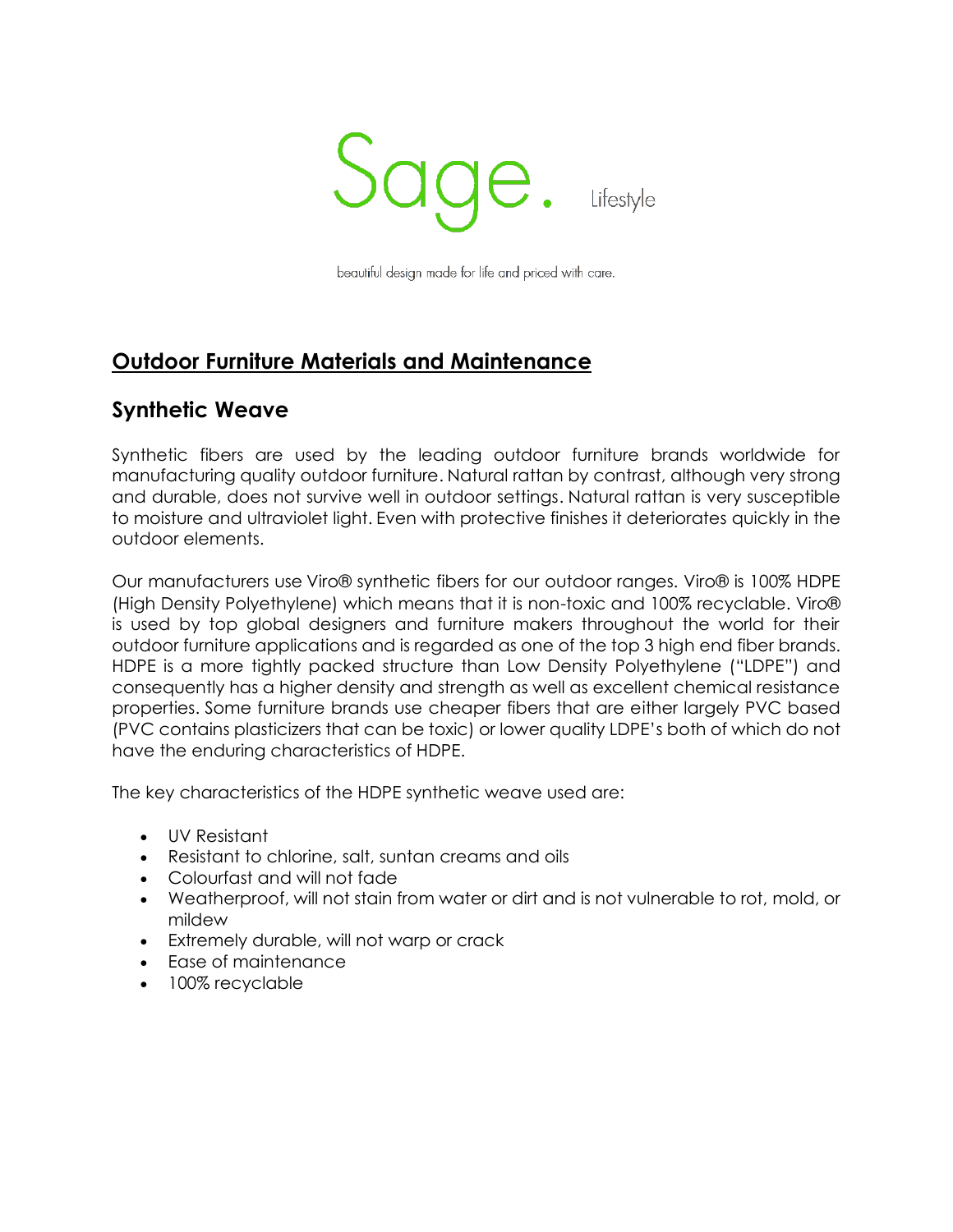#### **Synthetic Weave Care**

Clean with a soft brush and warm mild soapy water to remove any dust and dirt and then rinse with clean cold water from a bucket or garden hose. Take care not to damage the fiber with sharp objects. Do not use wire or hard bristle brushes.

We recommend you do not use water blasters or other high-pressure washers.

## **Teak**

We use certified Plantation Teak from Indonesia. Teak is the premium natural material for outdoor furniture as it is an extremely durable hard wood. It requires little care to preserve its good looks and integrity over decades of use. It requires no special treatment or coating to extend its long life as the natural oils below the surface are enough to protect it from the elements. However, customer preferences differ in relation to the natural silvering of the wood. In this regard there are some choices for the proper care of its appearance depending on customer preference.

We recommend that all new teak furniture be wiped down with a soft damp cloth after unpacking to remove any dust particles left over from the manufacturing process prior to placing cushions or fabrics directly on it.

### **Silvering**

New teak furniture often has a slight surface sheen from the naturally occurring oil in the wood. This surface oil will wash away once the furniture has been outdoors for a brief period of time.

Teak will naturally age to a handsome silver grey colour. This silvering process will be evident after a few months and takes between six and twelve months to fully weather depending on the local conditions. Water spots or other discoloration may occur early in the weathering process and some small cracks may also develop in the woods surface. This is all part of the natural weathering process, and such effects will soon blend into the surrounding surface of the wood. The slight separation of the grain occurs naturally and is not a fault. It has no effect on the strength and longevity of the furniture and it will return to its original smooth feel after the initial weathering process. The oils and resins that remain inside the teak give it its lasting durability.

### **Oils and Cleaners**

If you prefer your Teak furniture to retain its original golden honey palette, we recommend that you consider using a quality marine teak sealer that are applied in marine environments such as SEMCO. These sealers tend to be solvent based with waterlike viscosity. They contain pigments that inhibit mildew, UV, and water damage.

If your furniture has already faded in colour a teak cleaner can be applied prior to sealing to restore it towards the original colour (other than where it has been stained). Where the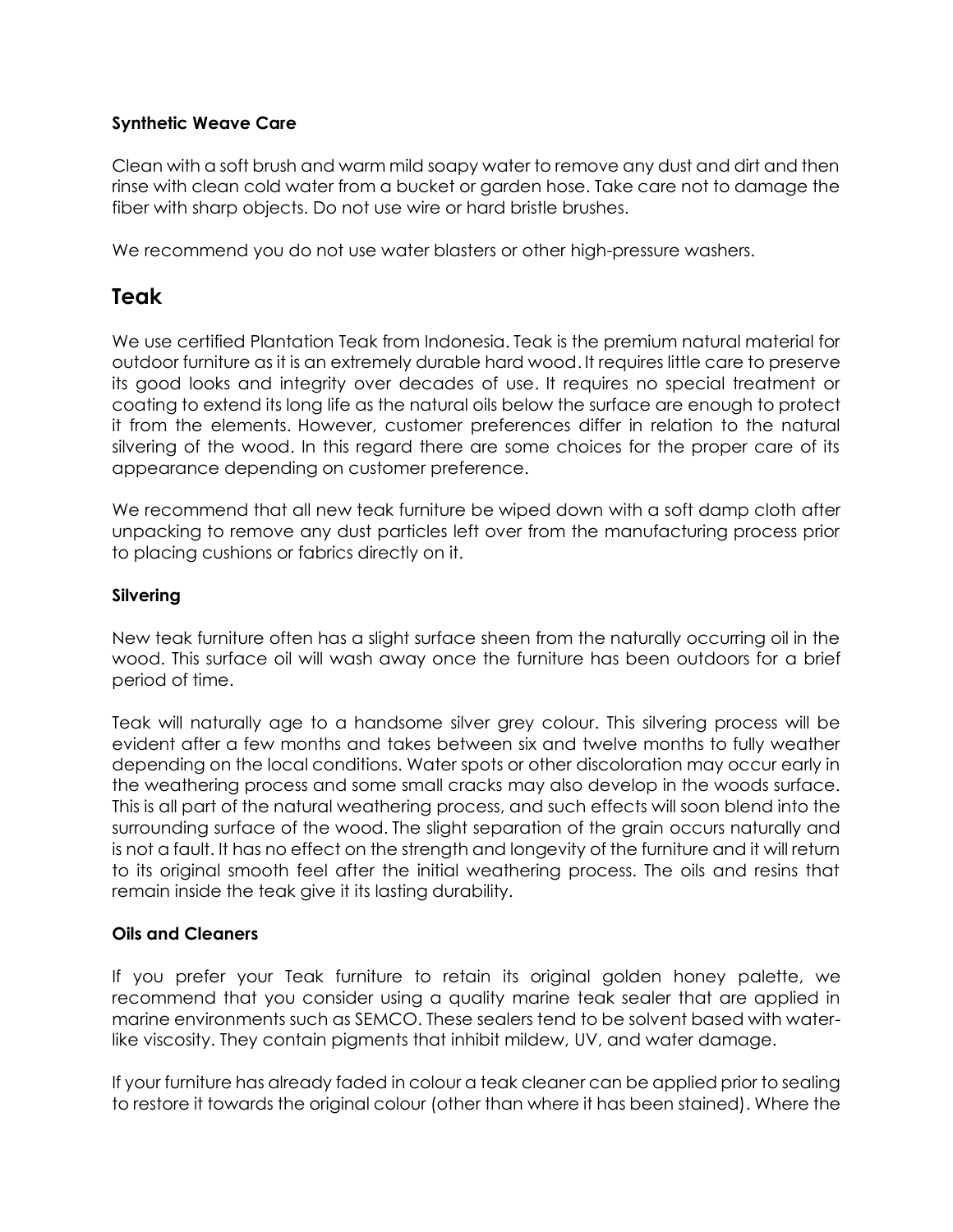furniture has been outdoors for some period and is very faded a light sanding will also aid in reviving the colour prior to sealing. Depending on the conditions and your color preference, the cleaning and sealing process should be applied once or twice a year.

There are many commercial teak oils and stains available, but we advise against using oils as they do not have the longevity of the cleaning and sealing process and need to be consistently applied to achieve the desired result. They may also be damaging to the natural oils in the teak. Oiled teak may also be more susceptible to mildew, dirt build-up and irregular coloring as it weathers. Paint or varnish or other comparable products should be avoided as they tend to crack and flake from the surface as they are not suited to being applied to teak. You must carefully follow the instructions on any Teak cleaning or sealing product. We do not recommend applying wax to Plantation Teak.

### **Cleaning**

Clean with a soft brush and warm mild soapy water. The cleaning will assist in returning the teak to a smooth finish. Tough stains or any mildew that resist the soapy water can be dealt with by adding a small amount of household bleach to your mild soapy water (be careful with the bleach solution around fabrics). Remember to rinse well with cold water after washing and wipe the surface dry with a soft cloth or towel. DO NOT use water blasters or other pressure washers as they can scour and roughen the surface of the teak. An annual cleaning once weathered should suffice to keep the teak in good order in most environments. As already noted, commercial marine teak cleaners are available if required for teak that has not been cleaned for some period and has become blackened or dark grey.

## **Stainless Steel**

Our manufacturers use stainless steel 304 their furniture ranges. This is high quality steel that is resistant to corrosion and oxidation with excellent toughness and attractive appearance. If customers require marine grade stainless steel 316 for specific environments (for example where the furniture is positioned where it will continually get sea spray) it may be available as a custom order at additional cost on request (subject to availability).

Stainless steels are not impervious to corrosion. Exposure to salty air can cause minor superficial corrosion called "tea staining." Tea staining is normal and not a fault. It should not affect the strength or integrity of the furniture. Stainless steel requires regular maintenance to keep it clean and shiny.

### **Care**

First remove any surface dirt or dust with a soft brush or cloth. To get the best results, we recommend washing the steel regularly with a soft brush and mild soapy water. Any tarnishing created by salt and sea air and atmospheric rust particles should be removed with an appropriate stainless-steel cleaner. Avoid abrasive cleaning products. Cleaning should be undertaken more regularly in maritime areas and other more highly corrosive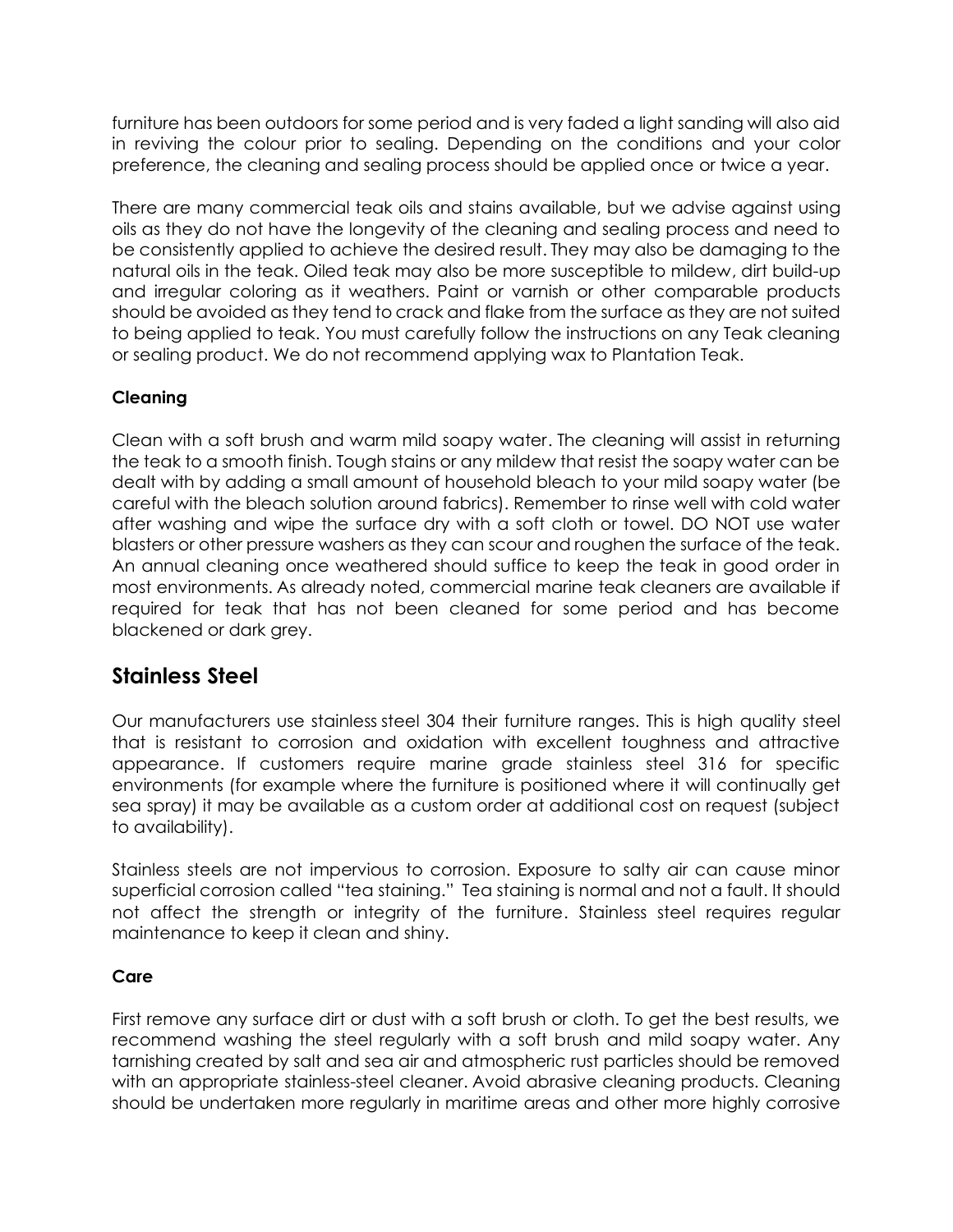environments to remove any tea spotting and surface particles. We suggest cleaning a minimum once a quarter in such environments and 1-2 times a year in less corrosive environments. Commercial stainless-steel cleaners are available but please read the labels carefully to ensure they are suitable for application to outdoor furniture. After cleaning, rinse well with clean water and dry with a soft cloth or towel.

Do not use steel wool or steel brushes to clean stainless steel as they can leave particles on the stainless steel that can cause rust and surface damage.

# **Powder Coated Steel**

Some of our range also uses galvanized and powder coated steel where there is a requirement for a thinner frame design with added strength. Galvanizing describes a process whereby the steel is coated with a layer of zinc. The zinc layer provides cathodic and barrier protection which prevents the steel from oxidizing resulting in a much longer life span in outdoor environments. Cathodic protection means that even if the coating is scratched or abraded, the exposed steel will still be protected from corrosion by the remaining zinc – an advantage that is not present in paint or enamel coatings.

Powder coating is typically applied electrostatically to the galvanized steel and is then heat cured to bind it to the steel. The powder coating acts as an additional layer of protection to the galvanized layer and results in an attractive finish. Combing galvanizing and powder coating materially extends the life of the steel furniture.

### **Care**

To get the best results from this type of product keep the coated steel clean by washing regularly with a soft brush and mild soapy water. Rinse with clean water and dry with a soft cloth or towel.

## **Aluminium**

Powder coated aluminium is both highly weather resistant and lightweight making it perfect for outdoor use. Aluminium reacts with oxygen in the air to form a layer of oxide which although extremely thin provides excellent corrosion protection. Importantly the oxide layer is self-repairing if damaged.

Our Manufacturers' furniture ranges feature strong 1.8mm Aluminium tube framing that is high-density welded and reinforced providing added strength and longevity. Aluminium has zero toxity.

### **Care**

Remove any surface dirt and dust with a soft brush or cloth. Use mild soapy water and a soft brush or sponge to keep the Aluminum clean. Avoid using anything that will scratch the surface. Rinse thoroughly with clean water and dry with a soft cloth or towel.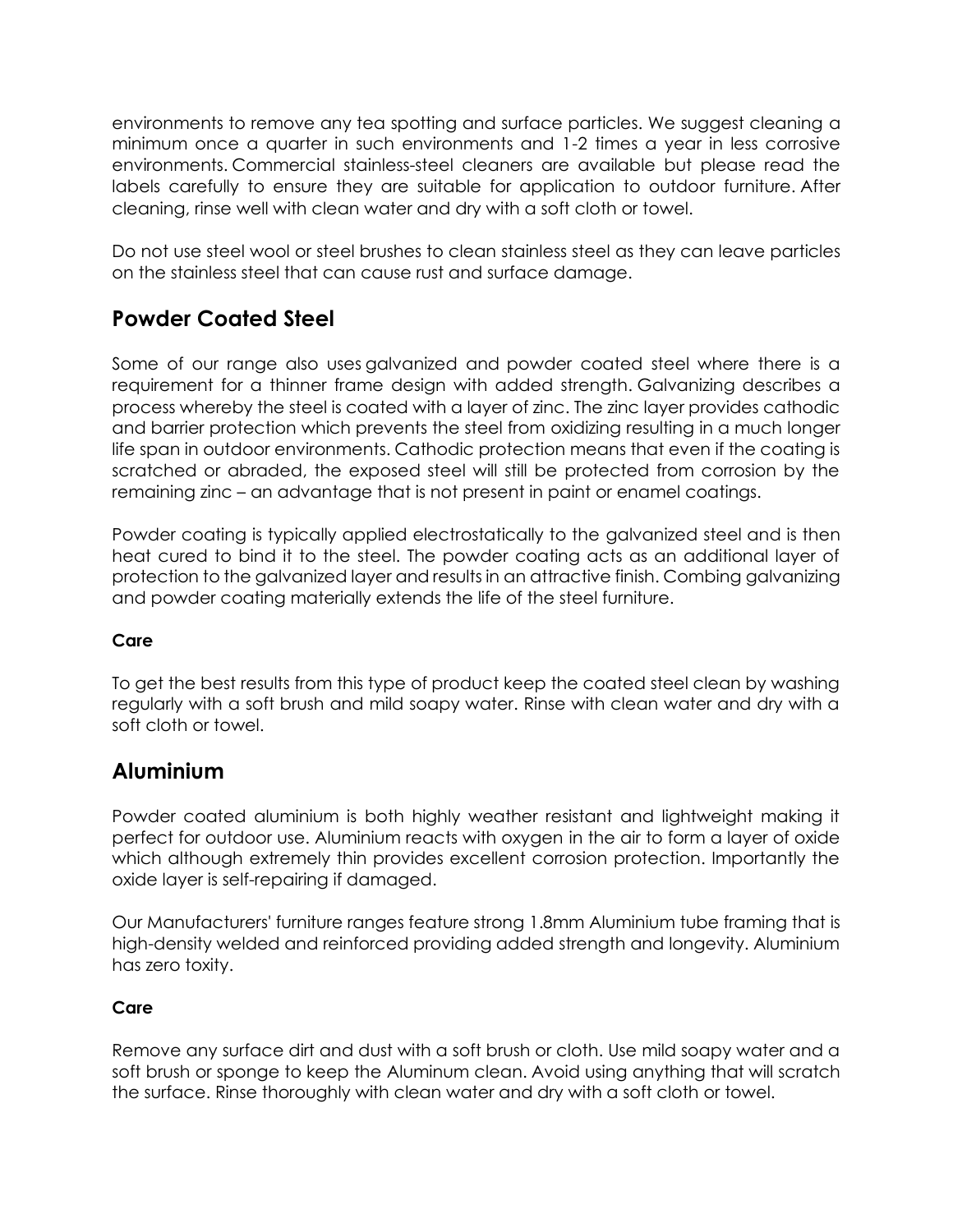Commercial aluminium cleaners are available but please read the instructions carefully to ensure they are fit for purpose.

# **Fabric Care**

Sunlight in New Zealand is extremely harsh. The sun's UV rays will affect the color of fabrics. Whenever possible, we recommend that you limit the amount of direct sunlight on your fabrics to minimise the amount of fading and that you move and rotate cushions, so they get equal exposure as much as possible.

We recommend Sunbrella fabrics with QuickDryFoam® inserts for seat and back cushions on furniture that will be completely out in the weather. We specify them as standard. QuickDryFoam® is exceptionally porous and permeable allowing maximum drainage of water and circulation of air enabling quick use even after the cushions become saturated with water. QuickDryFoam® uses UREGARD a built-in anti-microbial protection that prohibits the growth of common molds and fungus even when furniture is left outside for prolonged periods of time.

Be wary of cheaper brands of furniture that specific cheaper fabrics & foams with lower levels of performance outdoors. Also be aware of the difference between "outdoor" and "outdoor under cover" specifications.

If cushions have out in the rain, we recommend angling them against the furniture to aid draining and drying. If the furniture is not going to be used for an extended period in winter, we recommend storing the seat and back cushions under cover.

The following cleaning & care instructions are recommended by Sunbrella (please refer to Sunbrella manufacturers website for care instructions). As a rile brush off dirt before it becomes embedded in the fabrics. Wipe up spills as soon as they occur and spot clean soon after stains occur.

General or light cleaning

- 1. Brush off any loose dirt.
- 2. Prepare a cleaning solution of approximately 1/4 cup mild detergent (or dishwashing liquid) per 4 litres of lukewarm water.
- 3. Use a sponge or a soft bristle brush to clean.
- 4. Allow cleaning solution to soak into fabric.
- 5. Rinse thoroughly with clean water to remove all detergent residues.
- 6. Allow fabric to air dry.

Spot cleaning

- 1. Apply a light mist of mild detergent and water using a spray bottle.
- 2. Work the solution into the stain by lightly scrubbing the area with a sponge or very soft bristle brush.
- 3. Rinse thoroughly to remove all detergent residues.